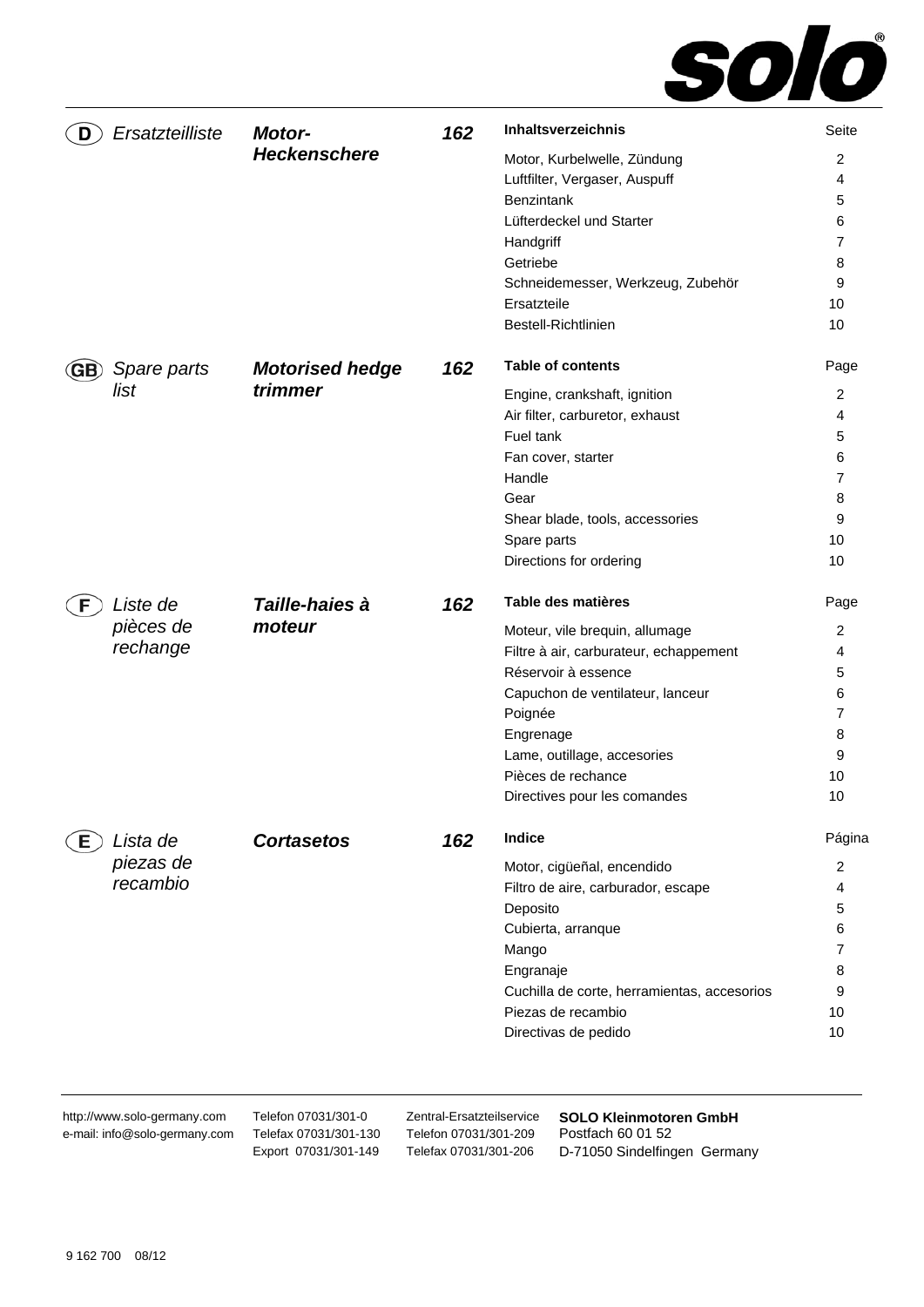

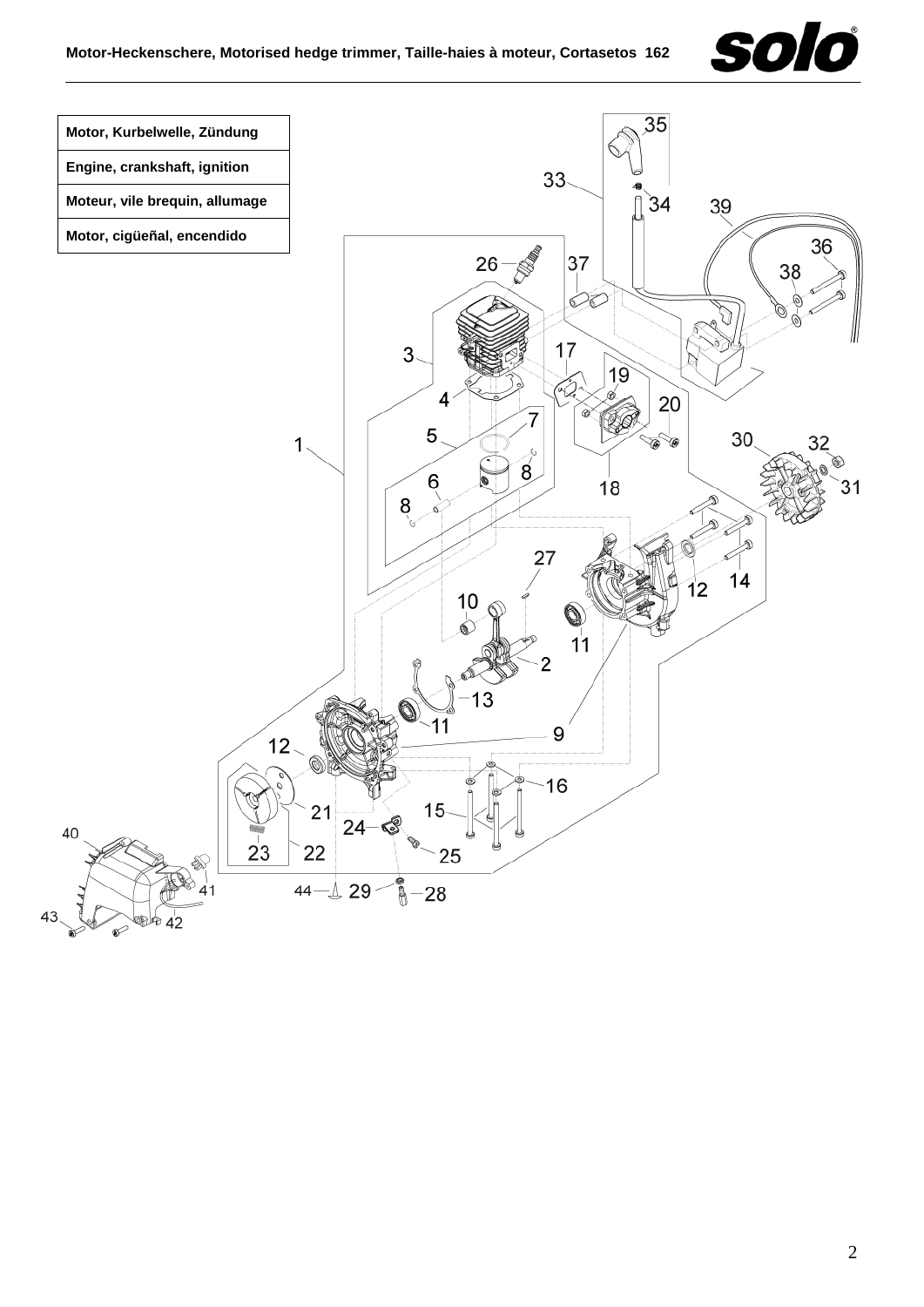

| Bild-Nr.                | Bestell-Nr.            | Menge                        | Motor, Kurbelwelle,                                | Engine,                         | Moteur, vile brequin,                   | Motor, cigüeñal,                     |  |
|-------------------------|------------------------|------------------------------|----------------------------------------------------|---------------------------------|-----------------------------------------|--------------------------------------|--|
| Pos.-No.                | Order-No.              | Quantity<br>Nombres          | Zündung                                            | crankshaft,                     | allumage                                | encendido                            |  |
| No.Pos.<br>Pos.-No.     | No. de Cde<br>Ref.-Nr. | Cantidad                     |                                                    | ignition                        |                                         |                                      |  |
| 0                       | 20 00 698              | 1                            | Motor komplett                                     | Engine cpl. 33 ccm              | Moteur 33 ccm                           | Motor 33 ccm                         |  |
| $\mathbf{1}$            | 20 00 690 25           | $\mathbf{1}$                 | Short-Block 33 ccm                                 | <b>Engine Shortblock</b>        | Moteur Shortblock                       | Motor Shortblock                     |  |
|                         |                        |                              | enth.: $(-51 - 27)$                                | incl. $(-> 1 - 27)$             | y inclus $(-51 - 27)$                   | incl. $(-51 - 27)$                   |  |
| $\overline{\mathbf{c}}$ | 22 00 303              | $\mathbf{1}$                 | Kurbelwelle                                        | Crankshaft                      | Vilebrequin                             | Cigüeñal                             |  |
| 3                       | 22 00 424              | $\mathbf{1}$                 | Zylinder + Kolben,                                 | Cylinder + piston,              | Cylindre + piston,                      | Cilindro + piston,                   |  |
|                         |                        |                              | Reparatursatz                                      | repair kit                      | kit de réparation                       | juego de reparacion                  |  |
|                         |                        |                              | enth.: $(-) 3 - 8$                                 | incl. $(-53 - 8)$               | y inclus $(-53 - 8)$                    | incl. $(-53 - 8)$                    |  |
| 4                       | 20 61 226              | $\mathbf{1}$                 | Zylinderfußdichtung                                | Cylinder foot gasket            | Joint de cylindre                       | Junta del cilindro                   |  |
| 5                       | 22 00 425              | $\mathbf{1}$                 | Kolben Ø 37 mm                                     | Piston                          | Piston                                  | Piston                               |  |
|                         |                        |                              | enth.: $(-5 - 8)$                                  | incl. $(-5 - 8)$                | y inclus $(-5 - 8)$                     | incl. $(-5 - 8)$                     |  |
| 6                       | 20 31 902 25           | $\mathbf{1}$                 | Kolbenbolzen 9/6x26 mm                             | Piston pin                      | Axe de piston                           | Perno de embolo                      |  |
| $\overline{7}$          | 20 48 366              | 1                            | Kolbenring 37x1,5 mm                               | Piston ring                     | Segment de piston                       | Anillo de piston                     |  |
| $\overline{8}$          | 00 55 278              | 2                            | Sicherungsring 9x0,8 mm <- ))                      | $Circlip \le -1$                | Arrêt axe de piston $\leq$ -))          | Anillo de seguridad <-))             |  |
| 9                       | 21 00 258              | 1                            | Kurbelgehäuse                                      | Crankcase                       | Carter moteur                           | Carter cigüenal                      |  |
| 10                      | 00 52 226              | $\mathbf{1}$                 | Nadelkäfig 9x13x12,5 mm                            | Needle sleeve                   | Douille                                 | Casquillo                            |  |
| 11                      | 00 50 174              | 2                            | Kugellager 12x28x8 mm                              | <b>Ball bearing</b>             | Roulement à billes                      | Cojinete de bolas                    |  |
| $\overline{12}$         | 00 54 278              | $\boldsymbol{2}$             | Wellendichtring 12x22x5 mm                         | Oil seal                        | Joint spy                               | Reten                                |  |
| 13                      | 2061227                | $\mathbf{1}$                 | Dichtung Kurbelgehäuse                             | Gasket                          | Joint                                   | Junta                                |  |
| 14                      | 00 18 412              | 4                            | Zylinderschraube M5x35 mm                          | Screw                           | Vis                                     | Tornillo                             |  |
| 15                      | 00 18 342              | 4                            | Zylinderschraube M5x60 mm                          | <b>Screw</b>                    | $\overline{\text{Vis}}$                 | Tornillo                             |  |
| 16                      | 00 72 144              | 4                            | Sicherungsscheibe 5 mm                             | Safety washer                   | Rondelle de sécurité                    | Arandela seguridad                   |  |
| $\overline{17}$         | 20 61 518              | 1                            | Vergaserstutzendichtung 0,8                        | Manifold gasket                 | Joint d'admission                       | Junta carburador                     |  |
|                         |                        |                              | mm                                                 |                                 |                                         |                                      |  |
| 18                      | 23 00 901              | $\mathbf{1}$                 | Vergaserstutzen                                    | Manifold                        | Pipe d'admission                        | Munon carburador                     |  |
|                         |                        |                              | enth.: (-> 18, 19                                  | incl. $(-518, 19$               | y inclus (-> 18, 19                     | incl. $(-518, 19$                    |  |
| 19                      | 00 20 101              | 2                            | Sechskantmutter M5 <-                              | $Nut < -$ )                     | Écrou frein M5 <- )                     | Tuerca $\left\langle -\right\rangle$ |  |
| 20                      | 00 18 337              | $\overline{\mathbf{c}}$      | Zylinderschraube M5x20 mm                          | Screw                           | Vis                                     | Tornillo                             |  |
| 21                      | 0031626                | $\mathbf{1}$                 | Scheibe 8,1x32x1 mm                                | Washer                          | Rondelle                                | Arandela                             |  |
| 22                      | 35 00 465              | 1                            | Fliehkraftkupplung M8x1                            | Centrifugal clutch              | Embrayage centrifugue                   | Embrague centrifugal                 |  |
|                         |                        |                              | enth.: $(-22 - 23)$                                | incl. $(-22 - 23)$              | y inclus (-> 22 - 23                    | incl. $(-22 - 23)$                   |  |
| 23                      | 06 10 572              | 1                            | Kupplungsfeder <-)                                 | Clutch spring <-)               | Ressort d'embrayage <-)                 | Resorte de embrague <-)              |  |
| 24                      | 20 43 330              | 1                            | Widerlager gaszug m6                               | Counter bearing                 | <b>Butee</b>                            | Cojinete de tope                     |  |
| 25                      | 00 18 449              | 1                            | Zylinderschraube M5x12 mm                          | Screw                           | Vis                                     | Tornillo                             |  |
| 26                      | 23 00 888              | 1                            | Zündkerze USR 4AC                                  | Spark plug                      | Bougie                                  | Bujia                                |  |
| $\overline{27}$         | 00 75 100              | 1                            | Scheibenfeder 2x3,7 mm <- )                        | Disc spring $\leftarrow$ )      | Clavette $\leftarrow$                   | Chaveta $\lt$ -)                     |  |
| 28                      | 00 11 105              | 1                            | Verstellshr. M6x14                                 | Adjust screw M6x14              | Vis                                     | Tornillo                             |  |
| 29                      | 00 20 116              | 1                            | Sechskantmutter M6                                 | Nut                             | Ecrou frein M6                          | Tuerca                               |  |
| 30                      | 24 00 311              | $\mathbf{1}$                 | Luefterrad                                         | Flywheel                        | Volant magnetique                       | Turbina                              |  |
| $\overline{31}$         | 00 72 176              | 1                            | Scheibe 8,2x20x1,0                                 | Plate washer                    | Rondelle                                | Resorte                              |  |
| $\overline{32}$         | 00 21 258              | $\mathbf{1}$                 | Sechskantmutter M6<br>Zündspule                    | Nut                             | Écrou frein M8                          | Tuerca                               |  |
| 33                      | 23 00 907              | 1                            | enth.: $(-)$ 33 - 35                               | Ignition<br>incl. $(-) 33 - 35$ | <b>Bobine</b><br>y inclus $(-533 - 35)$ | Magneto<br>incl. $(-533 - 35)$       |  |
| 34                      | 00 73 415              | $\mathbf{1}$                 | Federstecker                                       | Spring spark plug               | Fiche                                   | Enchufe                              |  |
|                         |                        |                              |                                                    |                                 |                                         | Terminal de bujia <-)                |  |
| 35<br>36                | 00 84 920<br>00 18 394 | 1<br>$\overline{\mathbf{c}}$ | Zündkerzenstecker <-)<br>Zylinderschraube M4x35 mm | Spark plug cap $\lt$ -)         | Capuchon de bougie -<-)<br>Vis          | Tornillo                             |  |
| 37                      | 00 33 401              | 2                            | Hülse 8x4,4x16 mm                                  | Screw<br>Sleeve                 | Douille                                 | Casquillo                            |  |
| 38                      | 00 72 148              | $\overline{2}$               | Sicherungsscheibe                                  | Safety washer                   | Rondelle                                | Arandela                             |  |
| 39                      | 00 84 895              | $\mathbf{1}$                 | Kabel Masse/Kurzschluss                            | Ground cable                    | Câble de masse                          | Cable de masa                        |  |
| 40                      | 40 73 162              | 1                            | Abdeckhaube                                        | Cover                           | Capot                                   | Cubierta                             |  |
| 41                      | 27 00 448              | 1                            | Primer                                             | Primer                          | Pompe d'amorcage                        | Cebador                              |  |
| 42                      | 00 64 407              | 80 mm                        | Schlauch 2x1,5 mm                                  | Hose                            | Tuyau                                   | Tubo                                 |  |
| 43                      | 00 18 336              | 2                            | Zylinderschraube M5x16 mm                          | Screw                           | Vis                                     | Tornillo                             |  |
| 44                      | 00 44 290              | $\overline{c}$               | <b>Spreitzniet Raymond</b>                         | Rivet                           | Rivet                                   | Remache                              |  |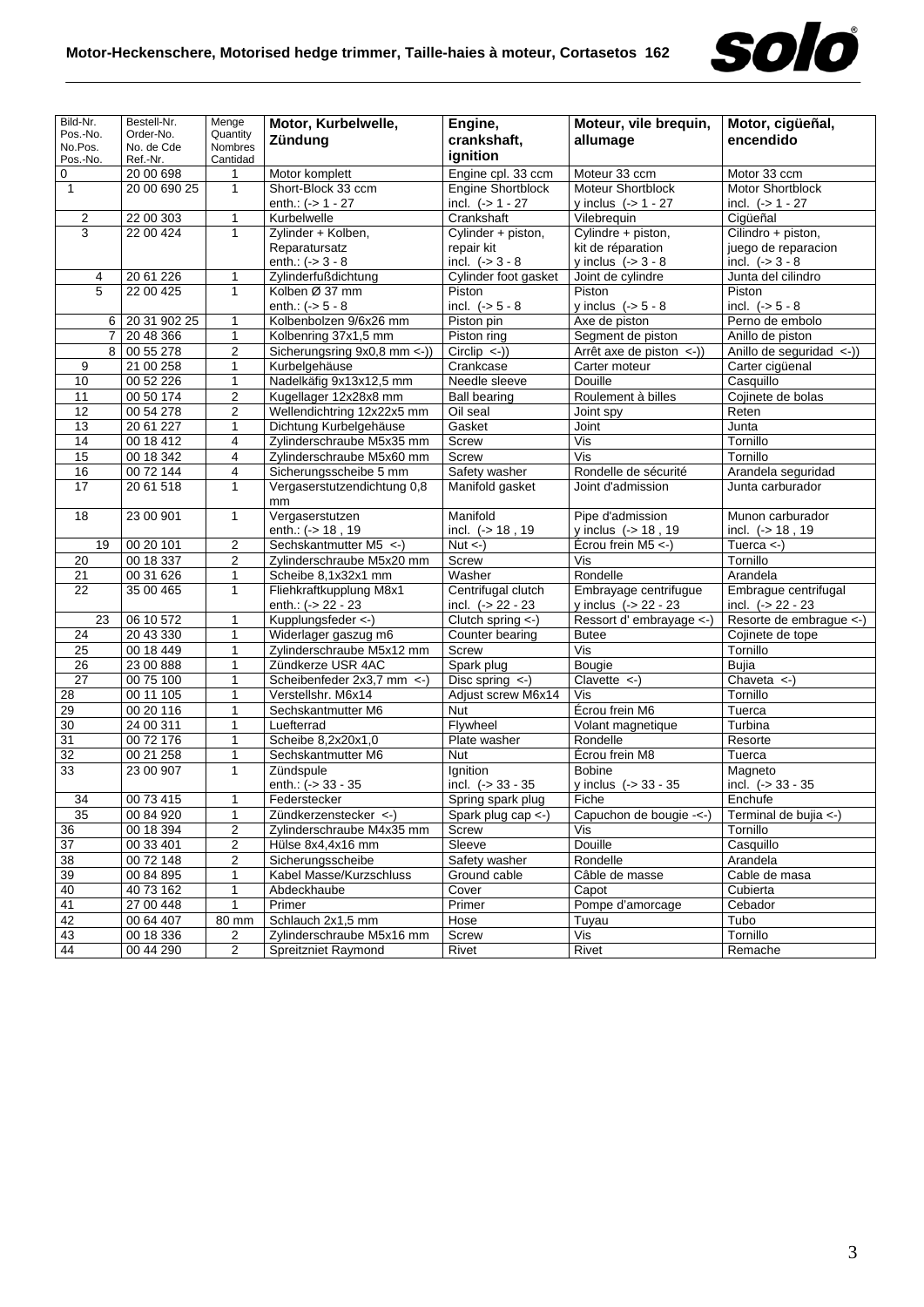



| Bild-Nr.<br>Pos.-No.<br>No.Pos.<br>Pos.-No. | Bestell-Nr.<br>Order-No.<br>No. de Cde<br>Ref.-Nr. | Menge<br>Quantity<br>Nombres<br>Cantidad | Luftfilter, Vergaser,<br><b>Auspuff</b> | Air filter,<br>carburetor,<br>exhaust | Filtre à air,<br>carburateur,<br>echappement | Filtro de aire,<br>carburador,<br>escape |
|---------------------------------------------|----------------------------------------------------|------------------------------------------|-----------------------------------------|---------------------------------------|----------------------------------------------|------------------------------------------|
| 1                                           | 20 61 518                                          |                                          | Vergaserstutzendichtung 0,8 mm          | Manifold gasket                       | Joint d'admission                            | Junta carburador                         |
| 2                                           | 23 00 901                                          | $\mathbf{1}$                             | Vergaserstutzen<br>enth.: $(-2, 3)$     | Manifold<br>incl. $(-2, 3)$           | Pipe d'admission<br>y inclus $(-2, 3)$       | Munon carburador<br>incl. $(-2, 3)$      |
| 3                                           | 00 20 101                                          | $\overline{2}$                           | Sechskantmutter M5 <- )                 | $Nut < -$ )                           | Écrou frein M5 <-                            | Tuerca $\leftarrow$ )                    |
| 4                                           | 00 18 337                                          | $\overline{2}$                           | Zylinderschraube M5x20 mm               | Screw                                 | Vis                                          | Tornillo                                 |
| $\mathbf 5$                                 | 20 61 533                                          | 1                                        | Vergaserdichtung                        | Carburetor gasket                     | Joint de carburateur                         | Junta carburador                         |
| 6                                           | 23 00 113                                          |                                          | Lagerblech                              | <b>Metal Manifold</b>                 | Bride métallique                             | Brida de metal                           |
| $\overline{7}$                              | 00 73 341                                          | 1                                        | Schenkelfeder                           | Spring                                | Ressort d'interrupteur                       | Muelle                                   |
| 8                                           | 20 74 801                                          | 1                                        | Schlepphebel                            | Lever                                 | Levier                                       | Palanca                                  |
| 9                                           | 00 30 135                                          |                                          | Scheibe 4,3 mm                          | Washer                                | Rondelle                                     | Arandela                                 |
| 10                                          | 00 28 118                                          |                                          | Sechskantmutter M4                      | Hex. nut                              | Ecrou                                        | Tuerca                                   |
| 11                                          | 20 61 464                                          |                                          | Vergaserdichtung                        | Carburetor gasket                     | Joint de carburateur                         | Junta carburador                         |
| 12                                          | 23 00 836 10                                       |                                          | Vergaser WT-743A D-Cut                  | Carburetor                            | Carburateur                                  | Carburador                               |
| 13                                          | 05 10 321                                          |                                          | Dichtsatz-Vergaser                      | Gasket kit                            | Jeu de joints                                | Juego de juntas                          |
| 14                                          | 05 10 984                                          |                                          | Reparatursatz-Vergaser                  | Repair kit                            | Jeu de réparation                            | Juego rep.                               |
| 15                                          | 20 74 600                                          | 1                                        | Haltering                               | Ring                                  | Baque de retient                             | Anillo                                   |
| 16                                          | 25 00 819                                          | 1                                        | Filtergehäuse                           | Filter housing                        | Carter filtre                                | Carter de filtro                         |
|                                             |                                                    |                                          | enth. (-> 16 - 19                       | incl. $(-) 16 - 19$                   | y inclus (-> 16 - 19                         | incl. $(-516 - 19)$                      |
| 17                                          | 20 41 234                                          | 1                                        | Chokeklappe                             | Choke flap                            | Volet choke                                  | Mariposa                                 |
| 18                                          | 2074966                                            | 1                                        | Chokeknopf                              | Knob                                  | <b>Bouton</b>                                | <b>Boton</b>                             |
| 19                                          | 00 33 371                                          | $\overline{2}$                           | Distanzhülse $\langle$ -)               | Distance sleeve <-)                   | Entretoise $\left\langle -\right\rangle$     | Casquillo $\leftarrow$ )                 |
| 20                                          | 00 61 360                                          | 1                                        | Scheibe 6,8x10x1,2 mm                   | Washer                                | Rondelle                                     | Arandela                                 |
| $\overline{21}$                             | 00 72 140                                          | 1                                        | Scheibe 5,2x12x0,5 mm                   | Washer                                | Rondelle                                     | Arandela                                 |
| $\overline{22}$                             | 00 34 100                                          | 1                                        | Sicherungsscheibe                       | Safety washer                         | Rondelle de sécurité                         | Arandela seguridad                       |
| 23                                          | 00 18 378                                          | $\overline{2}$                           | Zylinderschraube M5x55 mm               | <b>Screw</b>                          | Vis                                          | Tornillo                                 |
| 24                                          | 25 00 816                                          | 1                                        | Filterplatte                            | Filterplate                           | Plaque filtre                                | Chapa filtro                             |
| $\overline{25}$                             | 40 73 430                                          | 1                                        | Luftfiltergehäuse Oberteil              | Filter lid                            | Chapeau filtre                               | Tapa de filtro                           |
| $\overline{26}$                             | 00 18 365                                          | $\overline{2}$                           | Vierkantschraube M5x40 mm               | Square nut                            | Ecrou                                        | Tuerca                                   |
| $\overline{27}$                             | 20 61 197                                          | 1                                        | Auspuffdichtung                         | Exhaust gasket                        | Joint d'échappement                          | Junta escape                             |
| 28                                          | 25 00 828                                          | 1                                        | Auspuff                                 | Exhaust                               | Echappement                                  | Escape                                   |
| 29                                          | 00 72 140                                          | $\overline{2}$                           | Scheibe 5,2x12x0,5 mm                   | Washer                                | Rondelle                                     | Arandela                                 |
| 30                                          | 00 72 144                                          | $\overline{2}$                           | Sicherungsscheibe                       | Safety washer                         | Rondelle de sécurité                         | Arandela seguridad                       |
| $\overline{31}$                             | 00 28 137                                          | $\overline{2}$                           | Sechskantmutter M5                      | Hex. nut                              | Ecrou                                        | Tuerca                                   |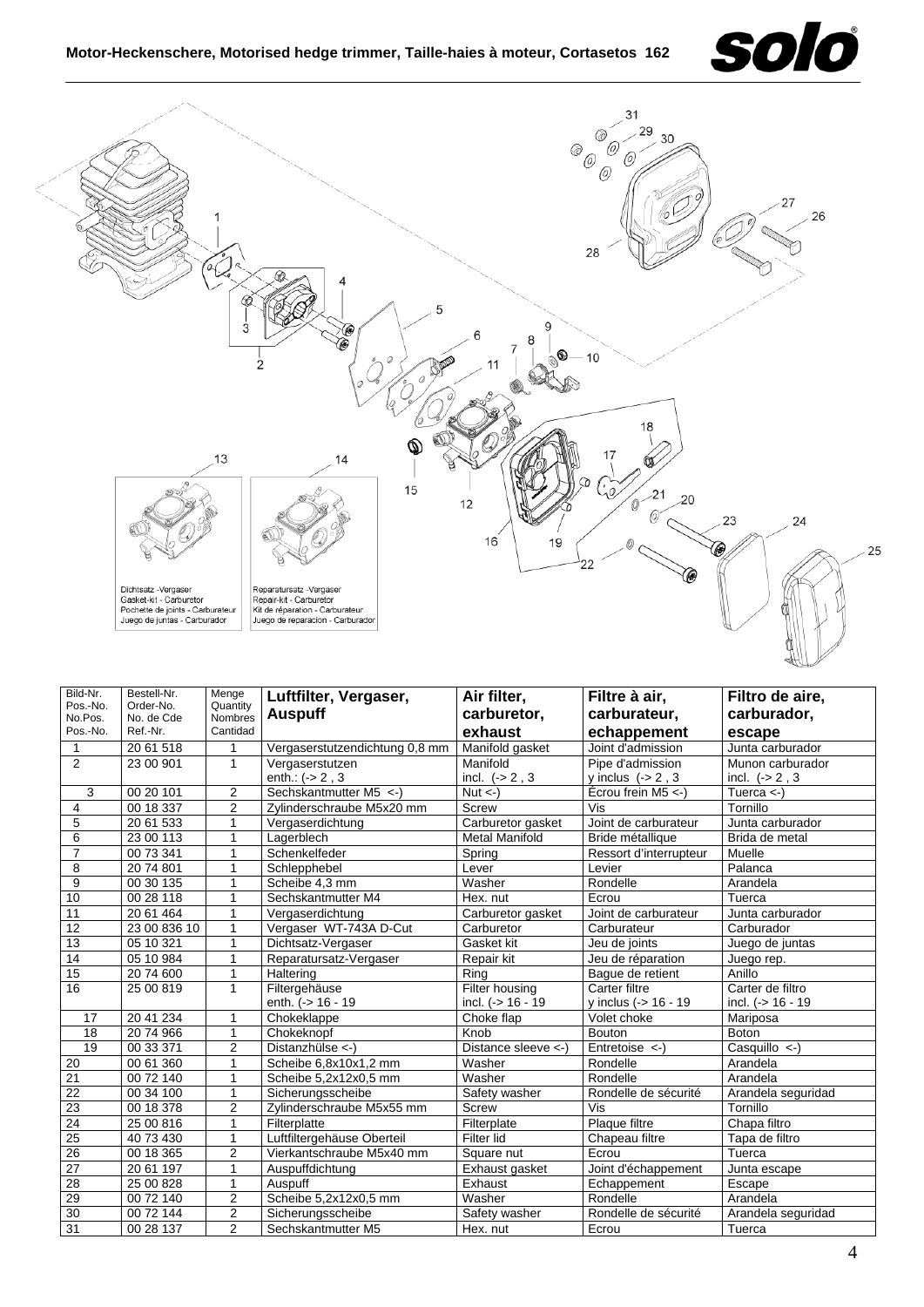



| Bild-Nr.<br>Pos.-No. | Bestell-Nr.<br>Order-No. | Menge<br>Quantity          | <b>Benzintank</b>                         | <b>Fuel tank</b>          | Réservoir à              | <b>Deposito</b>              |
|----------------------|--------------------------|----------------------------|-------------------------------------------|---------------------------|--------------------------|------------------------------|
| No.Pos.<br>Pos.-No.  | No. de Cde<br>Ref.-Nr.   | <b>Nombres</b><br>Cantidad |                                           |                           | essence                  |                              |
|                      | 27 00 150                |                            | <b>Benzintank</b>                         | Fuel tank                 | Réservoir à essence      | Deposito                     |
|                      |                          |                            | enth. $( -> 1-12)$                        | incl. $( -5 1 - 12)$      | y inclus: $($ -> 1-12    | incl. $( -> 1-12)$           |
| 2                    | 80 63 247                |                            | Tülle                                     | Hose fitting              | Oeillet                  | Manguito de cable            |
| 3                    | 60 63 345                |                            | Schlauch 3x159,5 mm Kraftstoff            | Fuel hose                 | Tuyau                    | Tubo                         |
| 5                    | 00 64 430                |                            | Schlauch 3x1,5x230 mm<br>Primerrücklauf   | Hose                      | Tuyau                    | Tubo                         |
| 6                    | 60 63 301                |                            | Gummi Ring 5x25x20 mm                     | Ring                      | Baque de retient         | Anillo                       |
|                      | 00 94 197                | 4                          | Dämpfungsgummi                            | AV element                | Amortisseur              | Elemento AV                  |
| 8                    | 00 44 285                | 4                          | Rohrnieten 8x0,75x7 mm                    | Rivet                     | Rivet                    | Remache                      |
| 9                    | 27 00 430 25             |                            | Entlüftungsstutzen                        | <b>Ventilation socket</b> | Manchon d'aération       | Munon                        |
| 10                   | 27 00 141                |                            | <b>Filter Benzinsucher</b>                | Fuel pick-up              | Crépine d'essence        | Filtro                       |
| 11                   | 27 00 185                |                            | Tankverschluss                            | Tank lid                  | Bouchon de réservoir     | Cierre de deposito           |
|                      |                          |                            | enth. $( -5 11, 12 $                      | incl. $($ -> 11, 12       | y inclus: $( -5 11, 12)$ | incl. ( $\rightarrow$ 11, 12 |
| 12                   | 00 62 345                |                            | Dichtung, O-Ring $29x4$ mm $\leftarrow$ ) | Gasket $\leftarrow$ ))    | Joint $\leftarrow$ ))    | Junta $\leftarrow$ ))        |
| 13                   | 00 30 102                | 4                          | Scheibe 5,3 mm                            | Washer                    | Rondelle                 | Arandela                     |
| 14                   | 00 18 337                | 4                          | Zylinderschraube M5x20 mm                 | Screw                     | Vis                      | Tornillo                     |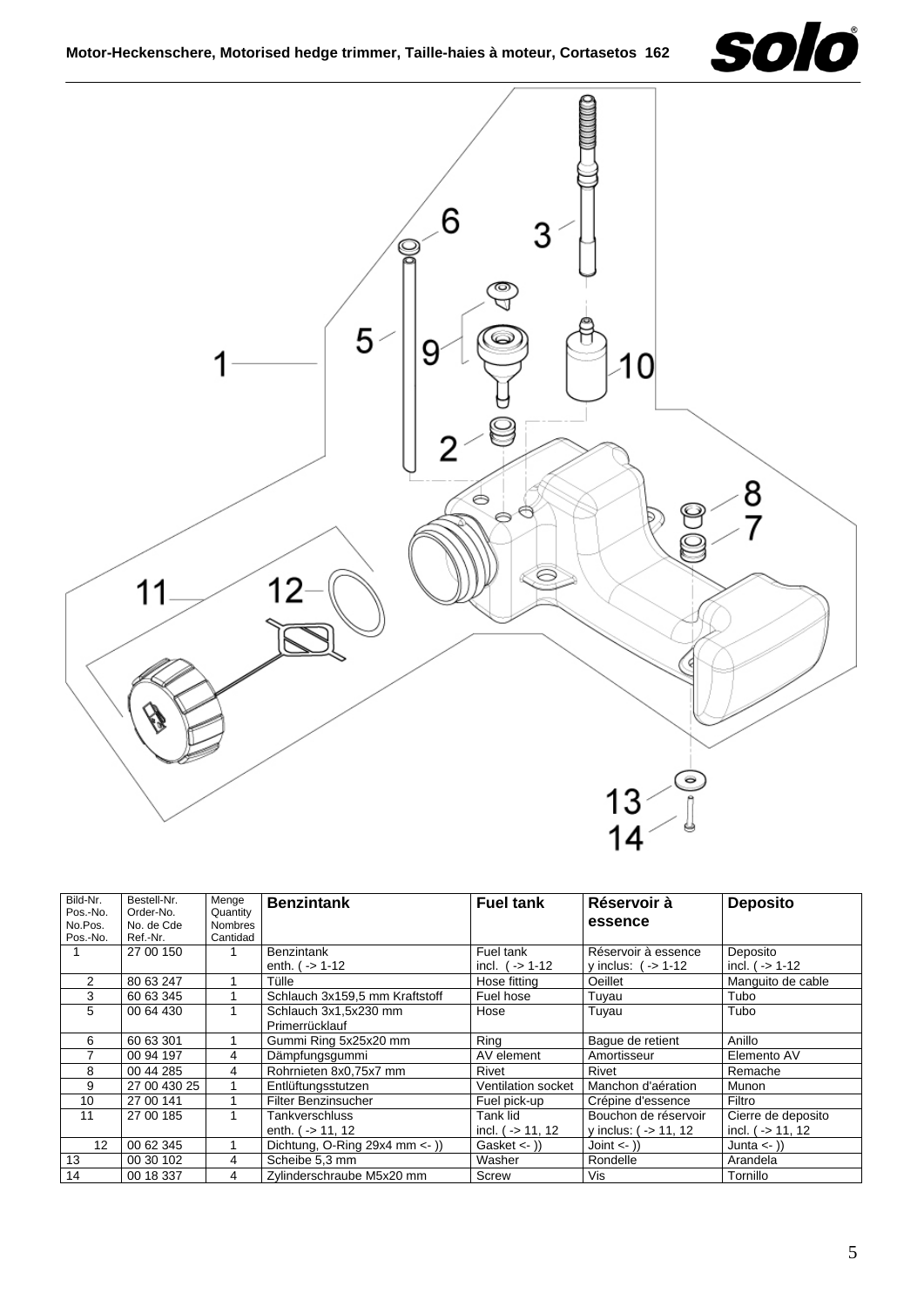



| Bild-Nr.<br>Pos.-No.<br>No.Pos.<br>Pos.-No. | Bestell-Nr.<br>Order-No.<br>No. de Cde<br>Ref.-Nr. | Menge<br>Quantity<br>Nombres<br>Cantidad | Lüfterdeckel und Starter                | Fan cover,<br>starter        | Capuchon de<br>ventilateur,<br>lanceur | Cubierta, arranque             |
|---------------------------------------------|----------------------------------------------------|------------------------------------------|-----------------------------------------|------------------------------|----------------------------------------|--------------------------------|
|                                             | 26 00 328                                          |                                          | Lüfterdeckel ohne Starter               | Fan cover w/o<br>starter     | Capuchon sans carter<br>lanceur        | Cubierta sin arranque          |
| 2                                           | 26 00 141                                          | 1                                        | Starter-Universal<br>enth. $(-) 2 - 16$ | Starter<br>incl. $(-2 - 16)$ | Lanceur<br>y inclus: $($ -> 2-16       | Arrangue<br>incl. $(-) 2 - 16$ |
| 3                                           | 21 00 126                                          |                                          | Startergehäuse                          | Starter housing              | Carter lanceur                         | Caja de arranque               |
| 4                                           | 26 00 284                                          |                                          | Federkassette                           | Spring cassette              | Cassette de ressort                    | Cassette                       |
| 5                                           | 2074915                                            |                                          | Seilrolle                               | Rope pulley                  | Poulie de câble                        | Roldana                        |
| 6                                           | 20 74 343                                          |                                          | Starterklinke                           | Pawl                         | Cliquet de lanceur                     | Trinquete                      |
| 7                                           | 2074977                                            |                                          | Kulisse rot                             | Template                     | Coulisse                               | Colisa                         |
| 9                                           | 00 31 611                                          |                                          | Scheibe 4,3x14,3x1 mm                   | Washer                       | Rondelle                               | Arandela                       |
| 10                                          | 00 73 365                                          |                                          | Federstecker                            | Pin                          | Goupille beta                          | Clavija                        |
| 11                                          | 20 31 965                                          |                                          | Distanzstück 4,3x12,5x5 mm              | Spacer                       | Pièce d'écartement                     | Espaciador                     |
| 12                                          | 00 34 152                                          |                                          | Sicherungsscheibe                       | Safety washer                | Rondelle de sécurité                   | Arandela                       |
| 13                                          | 00 10 519                                          |                                          | Zylinderschraube. 3,5x22 mm             | Screw                        | Vis                                    | Tornillo                       |
| 14                                          | 20 74 570                                          |                                          | Startergriff                            | Starter grip                 | Poignée lanceur                        | Empunadura                     |
| 15                                          | 00 63 195 25                                       |                                          | Starterseil 3x1050 mm                   | Starter rope                 | Câble lanceur                          | Cuerda de arranque             |
| 16                                          | 00 69 890                                          |                                          | Sks. Solo $\lt$ -                       | Decal $\leq$                 | Autocollant Solo <- )                  | Adesivo $\lt$ -)               |
| 17                                          | 00 18 354                                          | 4                                        | Linsenschraube 4x12 mm                  | Screw                        | Vis                                    | Tornillo                       |
| 18                                          | 40 73 163                                          |                                          | Wärmeschutz                             | Thermal protector            | Isolant thermigoe                      | Protector de calor             |
| 19                                          | 00 18 363                                          | 3                                        | Linsenschraube 5x20 mm                  | <b>Screw</b>                 | Vis                                    | Tornillo                       |
| 20                                          | 00 18 338                                          | 4                                        | Zylinderschraube. M5x25 mm              | <b>Screw</b>                 | Vis                                    | Tornillo                       |
| 21                                          | 40 73 161                                          |                                          | Gehäuseabdeckung                        | Cover                        | Carter                                 | Tapa                           |
| 22                                          | 00 68 154                                          |                                          | SKS SOLO 162                            | Decal                        | <b>Autocollant Solo</b>                | Adesivo                        |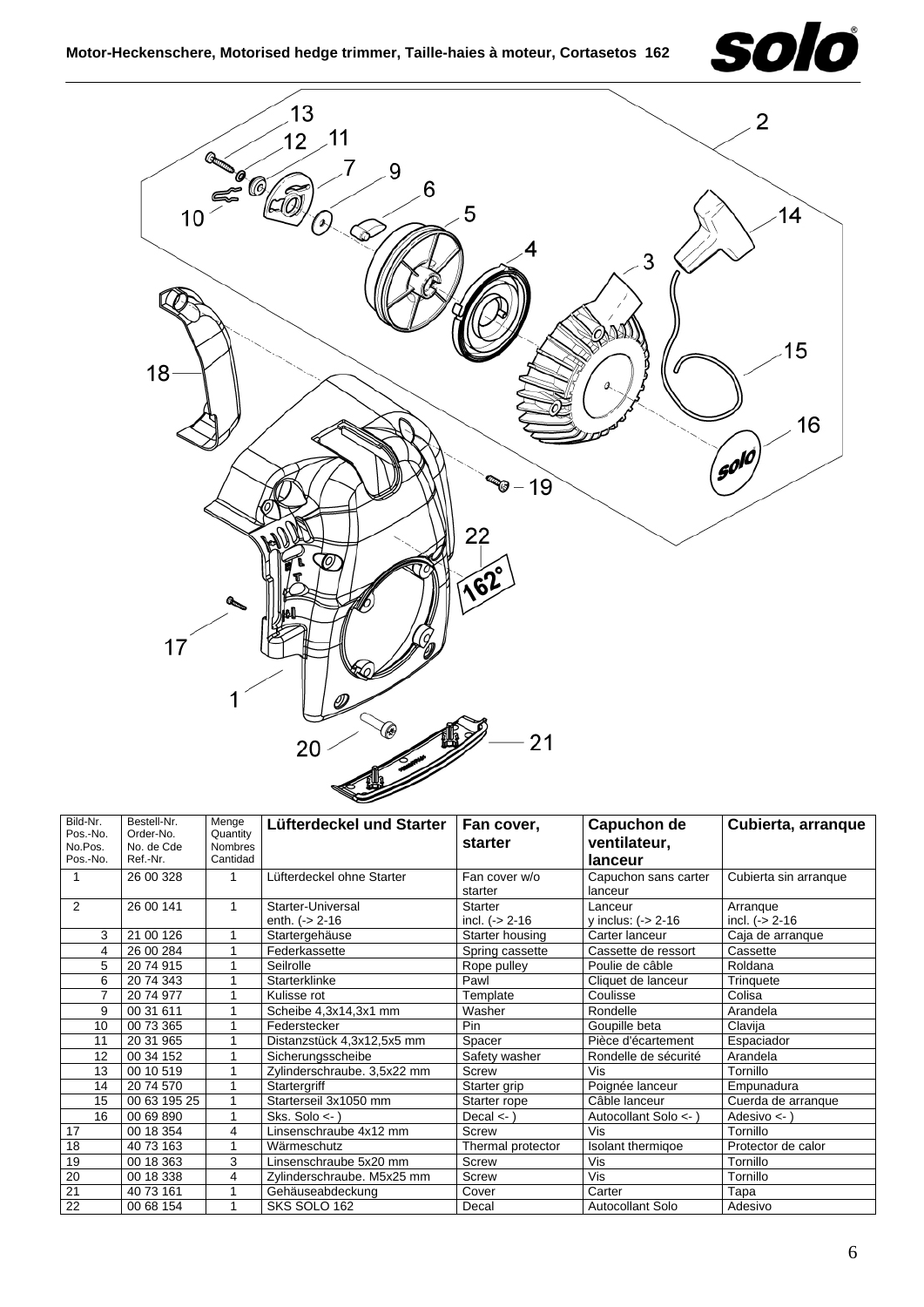



| Bild-Nr.       | Bestell-Nr. | Menge          | Handgriff                  | Handle             | Poignée                   | <b>Mango</b>            |
|----------------|-------------|----------------|----------------------------|--------------------|---------------------------|-------------------------|
| Pos.-No.       | Order-No.   | Quantity       |                            |                    |                           |                         |
| No.Pos.        | No. de Cde  | <b>Nombres</b> |                            |                    |                           |                         |
| Pos.-No.       | Ref.-Nr.    | Cantidad       |                            |                    |                           |                         |
|                | 68 00 412   | 1              | Griffeinheit kpl.          | Handle             | Poignee                   | Empunadura              |
|                |             |                | enth. $(-51 - 16)$         | incl. $(-51 - 16)$ | y inclus: $(-5) - 1 - 16$ | incl. $(-51 - 16)$      |
| $\overline{2}$ | 60 73 971   |                | Griffrahmen mit Bügel      | Handle             | Poianée                   | Mango                   |
| 3              | 00 62 181   | 1              | O-Ring                     | O-ring             | Joint torique             | Anillo de guarnición    |
| 4              | 60 73 972   | 1              | Griffschale L.             | Grip cup left      | Capsule                   | Cascara                 |
| 5              | 00 84 716   |                | Geräteschalter Ein/Aus     | Switch             | Interrupteur              | Interruptor             |
| 6              | 00 84 919   | 1              | Steuersatz                 | Control cable, set | Câble de commande, jeu    | Transmis, Flexible      |
|                |             |                |                            |                    |                           | bowden, juego           |
| $\overline{7}$ | 60 73 973   | 1              | Griffschale R.             | Grip cup right     | Capsule                   | Cascara                 |
| 8              | 60 74 503   |                | Gashebel                   | Throttle lever     | Levier d' accélérration   | Acelerador              |
| 9              | 60 74 944   | $\overline{2}$ | Rolle                      | Roller             | Galet                     | Rueda                   |
| 10             | 60 74 504   |                | Sperrtaste                 | Catch lever        | Levier de verrouillage    | Palanca trincada        |
| 11             | 00 73 452   | $\overline{2}$ | Schenkelfeder              | Spring             | Ressort                   | Resorte                 |
| 12             | 60 74 505   |                | Entriegelungshebel         | Lockoff lever      | Levier de débloquage      | Palanca de desbloqueo   |
| 13             | 00 70 306   |                | <b>Druckfeder</b>          | Spring             | Ressort                   | Resorte                 |
| 14             | 60 74 943   |                | Bremshebel                 | <b>Brake lever</b> | Levier de frein           | Palanca de freno        |
| 15             | 00 18 274   | 4              | Schraube 5x15 mm <-        | $Screw < -$        | Vis < 1                   | Tornillo $\leftarrow$ ) |
| 16             | 00 68 709   |                | Schild Bedienhinweise      | Label              | Plaque                    | Calcomania              |
| 17             | 00 73 397   | 4              | Dämpfungsfeder             | Spring             | Ressort                   | Resorte                 |
| 18             | 00 18 274   | 4              | Schraube 5x16 mm           | <b>Screw</b>       | Vis                       | Tornillo                |
| 19             | 00 18 336   | 4              | Zylinderschraube. M5x16 mm | <b>Screw</b>       | Vis                       | Tornillo                |
| 20             | 60 73 974   |                | Handschutz Transparent     | Hand guard         | Protége-main              | Protector de mano       |
| 21             | 00 18 274   | 2              | Schraube 5x16 mm           | Screw              | Vis                       | Tornillo                |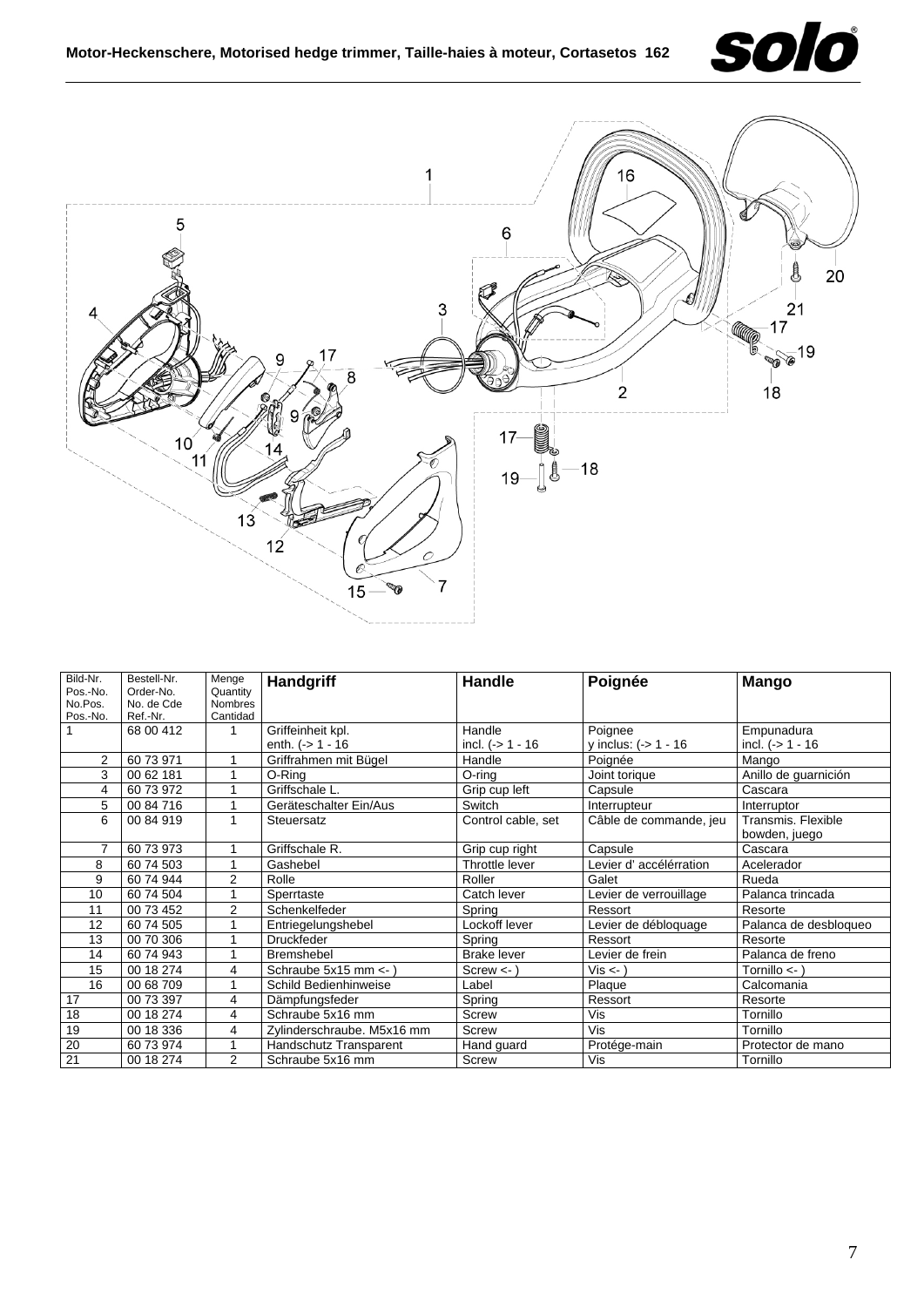



| Bild-Nr.        | Bestell-Nr. | Menge          | Getriebe                   | Gear                       | <b>Engrenage</b>          | Engranaje            |
|-----------------|-------------|----------------|----------------------------|----------------------------|---------------------------|----------------------|
| Pos.-No.        | Order-No.   | Quantity       |                            |                            |                           |                      |
| No.Pos.         | No. de Cde  | <b>Nombres</b> |                            |                            |                           |                      |
| Pos.-No.        | Ref.-Nr.    | Cantidad       |                            |                            |                           |                      |
|                 | 20 61 535   |                | Dichtung Getriebe Motor    | Gasket                     | Joint                     | Junta                |
| $\overline{2}$  | 00 67 112   | 1              | Schmiernippel              | Grease nipple              | Nipple de graissage       | Boquilla de engrase  |
| 3               | 35 00 447   | 1              | Kupplungsglocke kpl.       | Clutch drum cpl.           | Tambour cpl.              | Tambor cpl.          |
| $\overline{4}$  | 31 00 215   | 1              | Getriebegehäuse            | Housing                    | Carter                    | Cárter               |
|                 |             |                | enth. $(-) 4 - 8$          | incl. $(-> 4 - 8$          | y inclus: $(-) 4 - 8$     | incl. $(-) 4 - 8$    |
| 5               | 00 50 259   | 1              | Kugellager 17x35x10        | <b>Ball bearing</b>        | Roulement a billes        | Cojinete de bolas    |
| 6               | 00 55 106   |                | Sicherungsring             | Circlip                    | Circlips int. 35          | Anillo de seguridad  |
| 7               | 00 42 318   | 2              | Spiralspannstift 3x16 mm   | Spiral clamping pin        | Goupille a spirale de ten | Pasador              |
| 8               | 00 52 279   |                | Nadelhülse <- )            | Needle cage $\leftarrow$ ) | Cage a aiguilles <- )     | Jaula de agujas <- ) |
| 10              | 60 42 831   | 1              | Abdeckblech                | Cover                      | Couvercle                 | Cubierta             |
| 11              | 22 00 723   |                | Pleuel kpl.                | Con-rod cpl.               | Bielle cpl.               | Biela cpl.           |
| $\overline{12}$ | 34 00 232   |                | Zahnrad kpl.               | Gear                       | Roue dentée               | Rueda dentada        |
| 13              | 22 00 723   |                | Pleuel kpl.                | Con-rod cpl.               | Bielle cpl.               | Biela cpl.           |
| 14              | 60 42 831   |                | Abdeckblech                | Cover                      | Couvercle                 | Cubierta             |
| 15              | 00 61 369   | 1              | Filzdichtung               | Gasket                     | Joint                     | Junta                |
| 16              | 60 61 475   |                | Dichtung                   | Gasket                     | Joint                     | Junta                |
| 17              | 60 12 877   | 1              | Getriebegehäusedeckel kpl. | Cover                      | Couvercle                 | Cubierta             |
| 18              | 00 52 279   | 2              | Nadelhülse                 | Needle cage                | Cage a aiguilles          | Jaula de aquias      |
| 19              | 00 18 336   | $\overline{7}$ | Zylinderschraube M5x16 mm  | Fillister screw            | Vis cylindrique           | Tornillo cil.        |
| 20              | 00 61 210   |                | Dichtscheibe               | Gasket                     | Joint                     | Junta                |
| $\overline{21}$ | 00 16 136   | 1              | Verschlussschraube         | Cap                        | Bouchon                   | Tope de cierre       |
| $\overline{22}$ | 00 18 337   | 4              | Zylinderschraube M5x20 mm  | Screw                      | Vis                       | Tornillo             |
| 23              | 20 74 841   |                | Bremsbandhalter            | Holder                     | Support                   | Soporte              |
| 24              | 34 22 13050 |                | <b>Druckfeder</b>          | Spring                     | Ressort                   | Resorte              |
| $\overline{25}$ | 60 63 365   |                | Niederhalter               | Depressor                  | Serre-flan                | Sujetador            |
| 26              | 60 23 408   |                | <b>Bremsband</b>           | Brake spring               | Ressort de frein          | Cinta de freno       |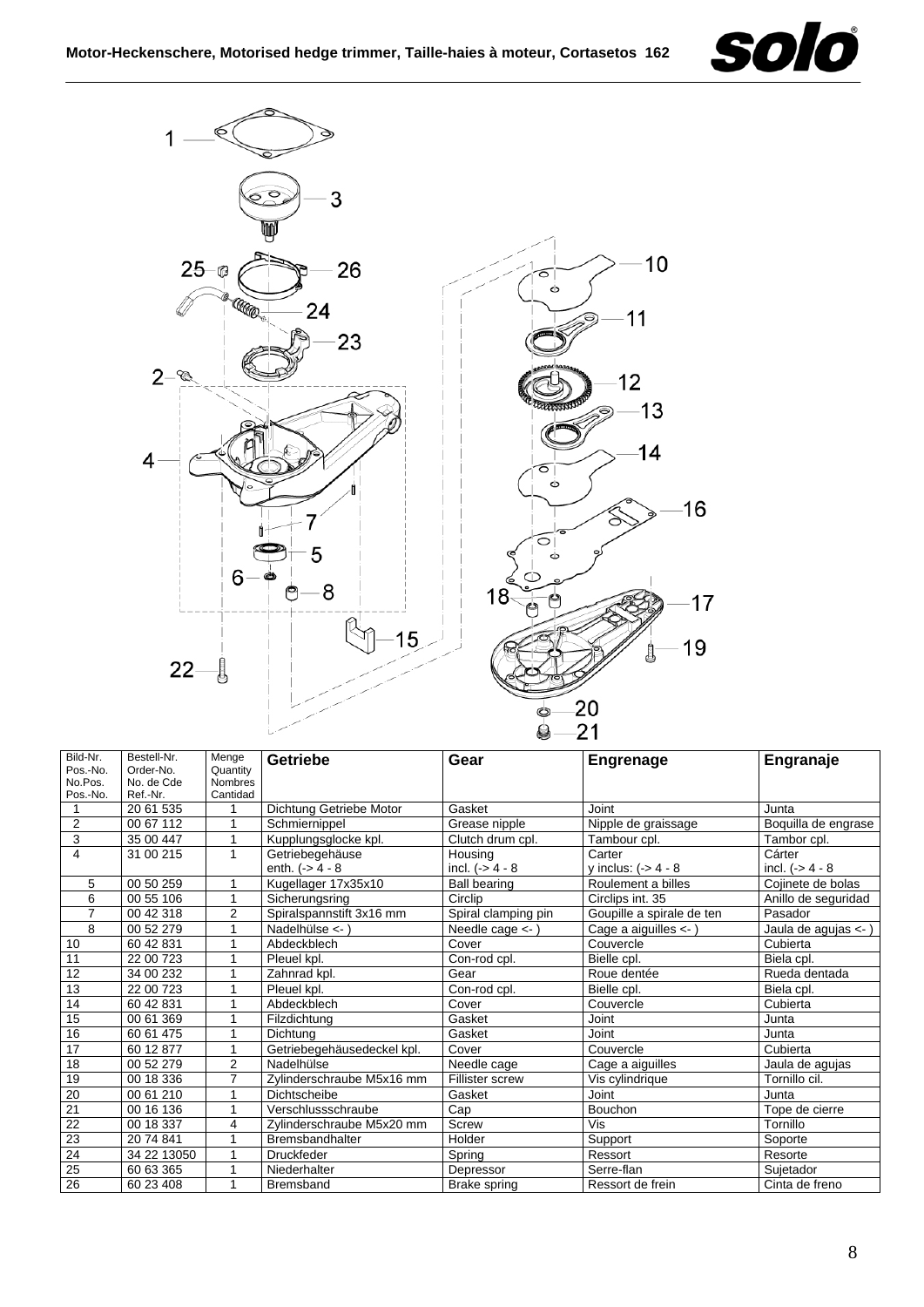



| Bild-Nr.<br>Pos.-No.<br>No.Pos. | Bestell-Nr.<br>Order-No.<br>No. de Cde | Modell<br>Type<br>Modèle | Menge<br>Quantity<br>Nombres | <b>Schneidemesser</b><br>Werkzeug | Shear blade,<br>tools | Lame,<br>outillage      | Cuchilla de<br>corte.  |
|---------------------------------|----------------------------------------|--------------------------|------------------------------|-----------------------------------|-----------------------|-------------------------|------------------------|
| Pos.-No.                        | Ref.-Nr.                               | Modelo                   | Cantidad                     |                                   |                       |                         | herramientas           |
| 1                               | 69 00 310                              | 60 cm                    | 1                            | Messer kpl. mit Schutz 60 cm      | Shear blade cpl.      | Lame cpl.               | Cuchilla de corte cpl. |
|                                 |                                        |                          |                              | enth. $(-) 1 - 12$                | incl. $(-51-12)$      | y inclus: $(-5)$ 1-12   | incl. $($ > 1-12       |
| $\mathbf{1}$                    | 69 00 311                              | 75 cm                    | 1                            | Messer kpl. mit Schutz 75 cm      | Shear blade cpl.      | Lame cpl.               | Cuchilla de corte cpl. |
|                                 |                                        |                          |                              | enth. $(-51-12)$                  | incl. $(-51-12)$      | y inclus: $(-5 1 - 12)$ | incl. $(-) 1 - 12$     |
| 2                               | 60 43 684                              |                          |                              | Kamm                              | Blade guard           | Barre de protection     | Barra de protección    |
| $\overline{3}$                  | 60 42 856 27                           | 60 cm                    |                              | Gleitschiene gerade 60 cm         | Bar                   | Barre                   | Listón                 |
| 3                               | 60 42 858 27                           | 75 cm                    |                              | Gleitschiene gerade 75 cm         | Bar                   | Barre                   | Listón                 |
| 4                               | 60 42 855                              | 60 cm                    | 2                            | Scherplatte 60 cm                 | Shear plate           | Plaque de coupe         | Barra de corte         |
| 4                               | 60 42 857                              | 75 cm                    | $\overline{2}$               | Scherplatte 75 cm                 | Shear plate           | Plaque de coupe         | Barra de corte         |
| 5                               | 60 42 856                              | 60 cm                    |                              | Gleitschiene gebogen 60 cm        | Bar                   | Barre                   | Listón                 |
| 5                               | 60 42 858                              | 75 cm                    | 1                            | Gleitschiene gebogen 75 cm        | Bar                   | <b>Barre</b>            | Listón                 |
| 6                               | 45 49 0 26 3                           | 60 cm                    | 3                            | Schraube M5x9 mm                  | Screw                 | Vis                     | Tornillo               |
| 6                               | 45 49 026 3                            | 75 cm                    | 4                            | Schraube M5x9 mm                  | Screw                 | Vis                     | Tornillo               |
| $\overline{7}$                  | 00 18 335                              |                          | 4                            | Schraube M5x12 mm                 | <b>Screw</b>          | Vis                     | Tornillo               |
| 8                               | 00 72 175                              | 60 cm                    | $\overline{7}$               | Spannscheibe                      | Spring washer         | Rondelle elastique      | Arandela elástica      |
| 8                               | 00 72 175                              | 75 cm                    | 8                            | Spannscheibe                      | Spring washer         | Rondelle elastique      | Arandela elástica      |
| 9                               | 00 28 159                              | 60 cm                    | $\overline{7}$               | Distanzmutter M5                  | <b>Nut</b>            | Ecrou                   | Tuerca                 |
| 9                               | 00 28 159                              | 75 cm                    | 8                            | Distanzmutter M5                  | <b>Nut</b>            | Ecrou                   | Tuerca                 |
| 10                              | 90 80 0525 5                           |                          | $\overline{2}$               | Schraube M5x 25                   | Screw                 | Vis                     | Tornillo               |
| 11                              | 00 33 435                              |                          | $\overline{2}$               | Distanzring                       | Ring                  | Baque                   | Anillo                 |
| 12                              | 60 71 268                              | 60 cm                    | 1                            | Messerschutz 60 cm <- )           | Sheath $\lt$ - $\gt$  | Carquois de             | Carcaj de              |
|                                 |                                        |                          |                              |                                   |                       | $protection <$ )        | conservacion $\lt$ -   |
| 12                              | 60 71 269                              | 75 cm                    | $\mathbf{1}$                 | Messerschutz 75 cm <- )           | Sheath $\lt$ - $)$    | Carquois de             | Carcai de              |
|                                 |                                        |                          |                              |                                   |                       | protection $\lt$ -)     | conservacion $\lt$ -   |
|                                 |                                        |                          |                              | Zubehör                           | <b>Accessories</b>    | <b>Accesories</b>       | <b>Accesorios</b>      |
| 15                              | 69 00 460                              |                          |                              | Stoßschutz kpl.                   | Guard                 | Protecteur              | Protector              |
|                                 |                                        |                          |                              | enth. (-> 15, 16                  | incl. $(-5.15, 16)$   | y inclus: (-> 15, 16    | incl. $(-5.15, 16)$    |
| 16                              | 00 18 335                              |                          | 2                            | Schraube M5x12 mm <-              | $Screw < -$           | Vis < )                 | Tornillo $\lt$ -       |